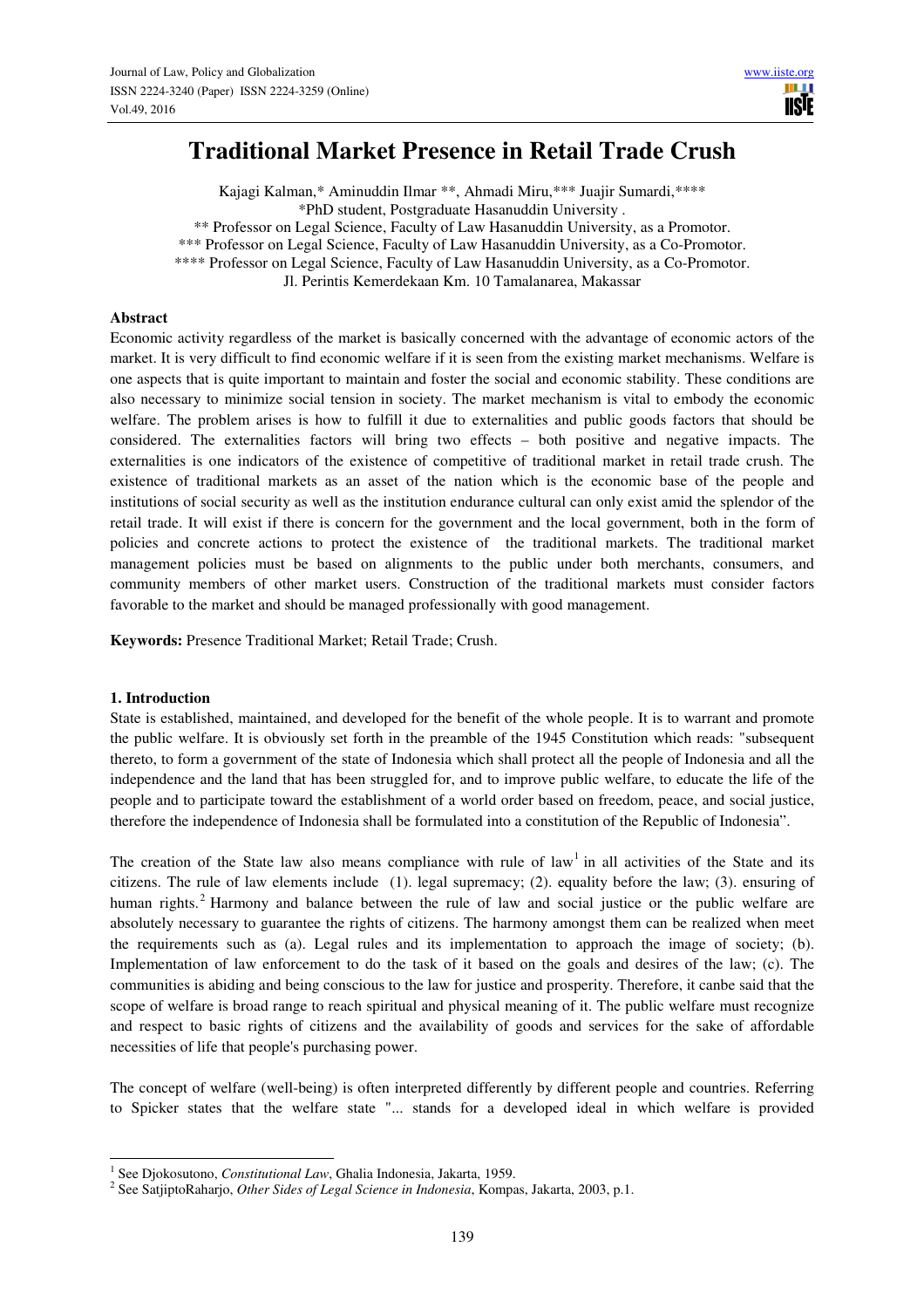comprehensively by the state to the best possible standards."<sup>1</sup> Midgley, Tracy and Livermore,<sup>2</sup> Thompson,<sup>3</sup> Suharto,<sup>4</sup> and Suharto,<sup>5</sup> also agree to the Spicker point of views. The welfare's definition has at least 4 (four) meaning, as follows:

- 1. A condition of welfare (well-being). It usually refers to the term social welfare as the condition of the fulfillment of material and non-material. Prosperous condition occurs when human life secure and happy for the basic needs of nutrition, health, education, housing, and appropriate income; and when human beings get protection from major risks that threaten his life.
- 2. A social service. In the United Kingdom, Australia and New Zealand, it generally includes 5 (five) forms of it - social security, health services, education, housing, and personal social services.
- 3. A social benefits. It is particularly given to the poor in the United States (US). It is because the majority of welfare recipients is the poor people, disabled, and unemployed. This situation then causes a negative connotation in terms of welfare, such as poverty, laziness, and dependency.
- 4. A process or a planned effort. It is undertaken by individuals, social institutions, communities and government agencies to improve the quality of life (first sense) through the provision of social services (sense into two) and social benefits (third sense).

In the UK, the concept of the welfare state is conceived as an alternative to the Poor Law that often leads to stigma. It is because it is only intended to provide assistance to the poor.<sup>6</sup> According J.M. Keyness and Smith,<sup>7</sup> the basic idea of the welfare state moved from the 18th century when Jeremy Bentham<sup>8</sup> promoting the idea that the government has a responsibility to ensure the greatest happiness (or welfare) of the greatest number of their citizens. Bentham uses the term 'utility' (usefulness) to explain the concept of happiness or well-being. Based on the principle of utilitarianism that he developed, Bentham<sup>9</sup> found something that could lead to extra happiness is a good thing. Instead, something causing pain is bad. According to him, the actions of the government should always be directed to increase the happiness of many people as possible. Bentham notion about law reform is the role of the constitution and social research for the development of social policy. His contribution makes him known as the "father of the welfare states".

Economic activity regardless of the market is basically concerned with the advantage of economic actors of the market. So it is very difficult to find economic welfare when we have to see from the existing of the market mechanisms. Welfare is one aspects that is quite important to maintain and foster the social and economic stability. These conditions are also necessary to minimize social tension in society.

Economy has a duty to give a rational principle for business as economic activities. So that the economic activity not only leads on the needs to individual human life and short-term, but also provide a surplus for the well-being of many people in the country.<sup>10</sup> Market competitive to looking for profit is one factors to become an obstacle towards prosperity. Competitive in the market is a very reasonable thing because competition has become obligatory in the market mechanism. The competition in the market could also have a negative impact on the realization of economic prosperity, in which the market competition makes the social context that must be

 1 Paul Spicker, *Social Policy,: Themes and Approaches*, Prentice Hall, London, 1995.

<sup>2</sup> James Midgley, et.al., *Introduction: Social Policy and Social Welfare*, in James Midgley, et.al., *The handbook of Social Policy*, Sage, London, 2000, ppp.xi-xv.

<sup>3</sup> Neil Thompson, *Understanding Social Work: Preparing for Practice*, Palgrave, New York, 2005.

<sup>4</sup> Edi Suharto, *Development the Community, Empowerment the People: Strategic Analysis of Development of Social Welfare and Social Working*, Refika Aditama, Bandung, 2005.

<sup>5</sup> Edi Suharto, *Theory of Feminist and Social Work*, Paper on Workshop on Feminist and Social Work, Pusat Studi Wanita – State Islam University Sunan Kalijaga, Yogyakarta, 13 April 2006.

<sup>6</sup> Edi Suharto, *Development, Social Policy and Social Working: Thought Spectrum*, LSP Press, Bandung, 1997. See also Paul Spicker, *Poverty and the Welfare State:Dispelling the Myths,* Catalyst, London, 2002.<br><sup>7</sup> Michael P. Tadaro and Stephen C. Smith, *Davelopment of Economy*, Erlangea, Jakar

Michael P. Tadaro and Stephen C. Smith, *Development of Economy*, Erlangga, Jakarta, 2006.

<sup>8</sup> Jeremy Betham, *An Introduction to theMorals and Legislation*, Batoche Book, Kitchener, 2000.

<sup>9</sup> Edi Suharto, *Map and Dynamic of Welfare State inSome Countries: What Lessons can be studied to Develop Indonesia?*, Paper, Rediscussion Relevancy Welfare State and Decentralization-Autonomy in Indonesia, Yniversity of Gadjah Mada, Yogyakarta, 25 July 2006.

<sup>10</sup> James Midgley, et.al., *Introduction: Social Welfare*, Prentice Hall, New Jersey, 2000.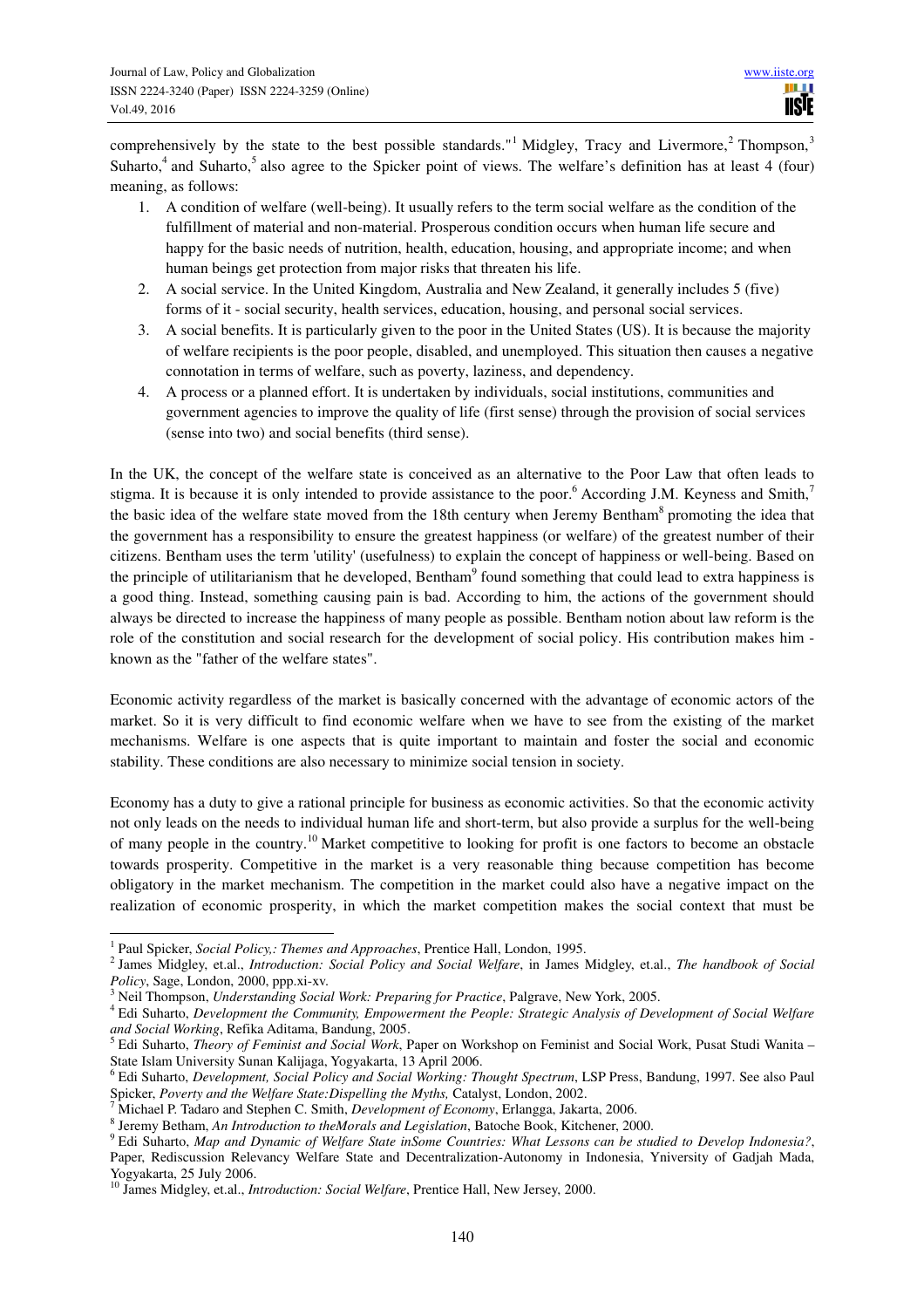considered in the achievement of economic prosperity. In this context, it is becoming more difficult to be achieved.

The market mechanism is vital to embody the economic welfare.<sup>1</sup> The difficulties found in terms of the market mechanisme is how to realize it. It is because there are externalities and public goods should then be considered. The externalities will bring two effects, namely the impact and negative impacts. The externalities basically is one indicator of a perfectly competitive market to be seen in the embodiment of welfare economics. The discussion of welfare economics will continue to talk about how everything is running optimally and the market is so competitive running perfectly. When the market is not perfect, it will be more difficult to realize the economic well-being.

Most economists use Pareto efficiency<sup>2</sup> as their efficiency goals. According to them, a situation is optimal only if no individuals can be made better off without making others worse. These ideal conditions can only be achieved if 4 (four) criteria are met. The average marginal substitution in consumption must be identical for all consumers (no consumer can be made better off without making others worse consumer). The average transformation in production should be identical for all products (it is impossible to increase the production of any goods without reducing the production of other goods). Marginal cost of resources should be equal to the marginal revenue product for all production processes (physical marginal product of a factor should be equal to all the companies that produce the goods). The average marginal substitution in consumption must be equal to the average marginal transformation in production (the production process must be in accordance with the wishes of the consumer).

Indonesia as a state of law and the welfare state aims to achieve a just and a prosperous society material and spiritual in its implementation based on Pancasila and the Constitution of the Republic of Indonesia Year 1945. Article 33 UUD 1945 stipulates that the economic system adopted country is an economic democracy that aims to realize prosperity and social justice as the ideals of economic development. For that reason, formulating the economic policies of the state should always try to eliminate the negative traits embodied in liberal economic system and the economic system of socialism, i.e free fight liberalism. It justifies the exploitation of people and statism where the state and its apparatus minimize the potential and creativity of economic units outside the state sector. In this context, an economic concentration in one of the groups is monopoly that is detrimental to society.<sup>3</sup>

### 2. **Traditional Market Presence in Retail Trade Crush**

For the business world, competition should be seen as a positive thing. The competition is referred to as an essential element in the modern economy. Business actors realize that in the business world it is natural to seek maximum profit, but it should be done through honest business competition. The competition is beneficial to the businesses themselves and also to consumers. With the competition,<sup>4</sup> businesses will be racing continously to improve the products or services produced. It constantly innovates and works hard to provide the best products for services for consumers.<sup>5</sup>

Competition will have an impact on businesses to increase their products or services efficiently. On the other hand, the existence of competition makes consumers in the benefitial posistion due to they have the option of buying a particular product or service at a cheap price and good quality (defect information), which would be detrimental to the consumers.<sup>6</sup> Business competition can indeed help to improve the quality of products and / or services produced by businesses at an affordable price for consumers. So, it is no exaggeration to say that the

 $\overline{a}$ 

 $1$ <sup>1</sup> The market mechanisme is a system to find out the formed price, including the process matters that is influenced by some things such as demand and supply, distribution, governmental policy, labourer, money, tax, and security. See also P3EI, *Economy of Islam*, Rajawali Pers, Jakarta, 2012, pp.301-345.

<sup>2</sup> M. Abdul Rosyid, *Overview of Islamic Economy Towards Pareto Analysis*, http://al-zakaa.blogspot.com, accessed 1 March 2014. See also GC van Kooten and Bulte EH., *the Economics of Nature*, Blackwell Publisher*,* Malden.

<sup>3</sup> Ahmad Yani and Gunawan Widjaja, *Serial of Anti Monopoly Business Law*, Rajawali Pers, Jakarta, 1999, p.4.

<sup>4</sup> See the LawNo. 5,1999 on Anti Monopoly Act.

<sup>5</sup> Hansen Knud, et.al., *The Anti Monopoly Act*, 2nd ed., collaboration GTZ and Katalis Mitra Plaosan, Jakarta, 2002.

<sup>6</sup> Ahmadi Miru and Yodo Sutarman, *Consumer Protection Law*, 2nd ed., PT. Raja Grafindo Persda, Jakarta, 2004, pp.54-55.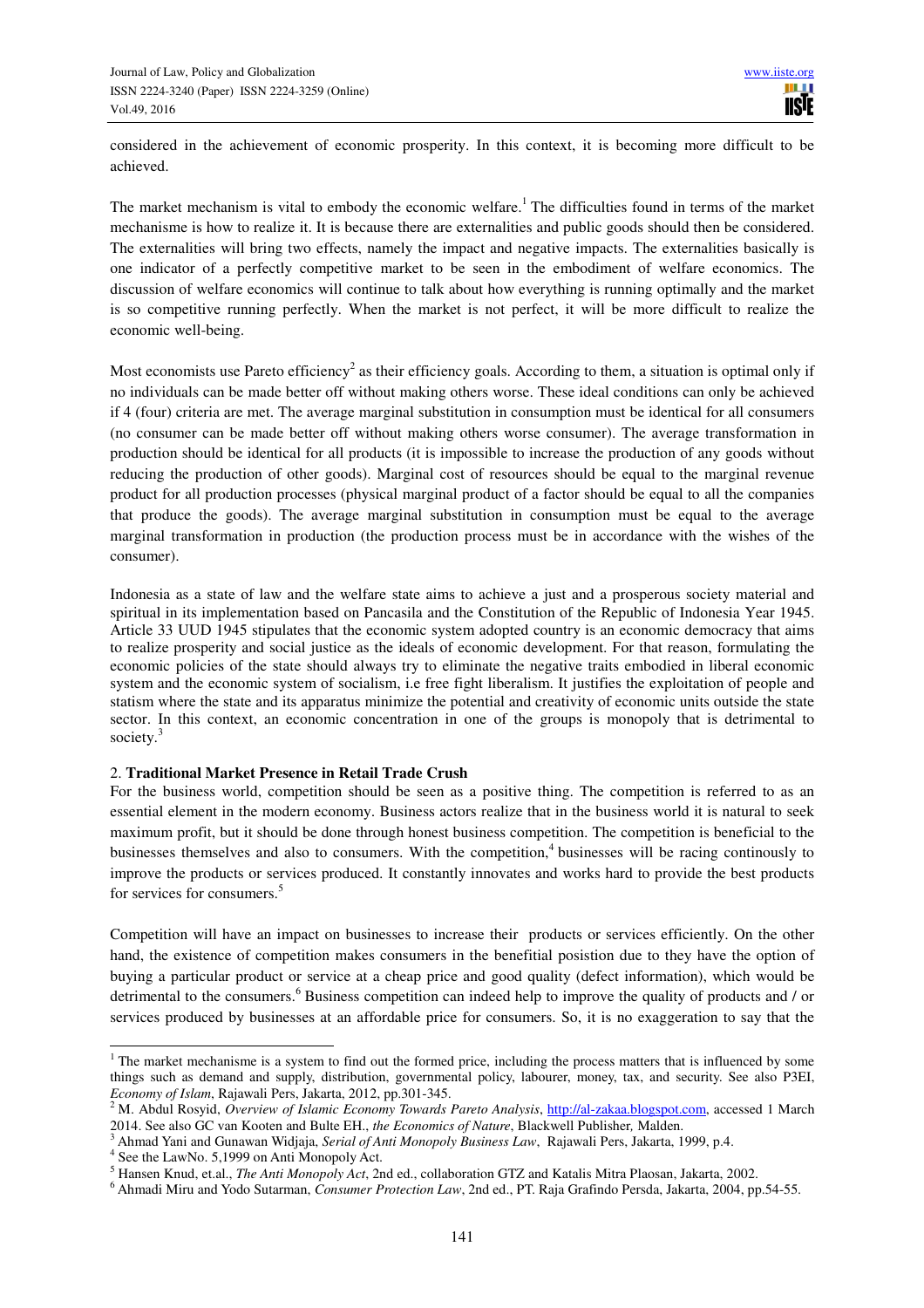existence of fair competition is considered as a catalyst to the development of industry, business, and economics in general.

In the history of the Republic of Indonesia, President Soekarno realize how important problem of food needs for survival of his people. It was submitted by him in a speech at the ceremony of the groundbreaking development of the Faculty of Agriculture, University of Indonesia in Bogor, 27 April 1952, namely: "... ., what I want to say it, is very important, even on a matter of life and death of our nation in the future .... Therefore, I want to talk about who was on the question of food supplies of the people ".

Micro, Small and Medium Enterprises (SMEs) have become the backbone of the Indonesian economy. History proves when the monetary crisis in 1998, many large businesses collapse because the crisis hit, but SMEs still exist and sustain the continuation of the Indonesian economy. It was noted that 96% of SMEs in Indonesia remained from the shock of the crisis. The same thing happened in the years 2008-2009, when the crisis came and the resulting slowdown in economic growth, SME was again the savior of the Indonesian economy.

The market literally means gathered to exchange goods or purchase once in 5 days of Java. The market words is regarded from *Sansekerta Pancawara*.<sup>1</sup> The market in the concept of urban Java is an event that repeats rhythmically where the transaction itself is not central, which is central to the activities of the market is a social and economic interaction in a single event. Gathered (meeting in the market) in the sense of mutual met face and sold and bought on the market to be periodically. In other words, the market is *peken* that means to gather.<sup>2</sup> The market has a very close relationship with economic activities, production, distribution and consumption. In this case the market can be interpreted as an arena for the distribution or exchange of goods, where the interests of producers and consumers meet and in turn determines survival, economic activity society.<sup>3</sup>

In general, the physical of traditional market<sup>4</sup> is very far behind when compared with modern retail. This is because the physical life of the traditional market (buildings and infrastructure) is relatively old and lack of attention of local governments and managers to maintain the physical of traditional market.

Inadequate maintenance and old age of the traditional market creates an impression rundown, unsafe and uncomfortable. The condition is exacerbated by poor management professionals. The existence of traditional markets as an asset of the nation which is the economic base of the people and institutions of social security as well as the institution endurance cultural can only exist amid the splendor of modern retail, if there is concern for the government and local government, both in the form of policies and concrete actions to protect the existence of traditional markets. The traditional market management policies must be based on alignments to the public under both merchants, consumers, and community members of other market users. Construction of the traditional markets must consider factors favorable to the market and should be managed professionally with good management.

In general, the traditional markets are buying and selling markets areas developed and managed officially by the local government where these activities are supported only by the number of facilities and levels of comfort relative to taste. Development and management such markets include the regional market, the municipal market, the market area and the market environment. This market does not have the supporting infrastructure, regulation, or shopping convenience. This market is usually found around the formal market, hustle point on the highway or in the region of settlements. In the Ministry of Industry and Trade Nomor.23 / MPP / Kep / 1/1998 concerning trade institutions, the market is defined as the meeting place for buyers and sellers to carry out a transaction in which the selling process is established. Market pursuant to its class of service can be classified into traditional and modern retail market, while according to the nature of the distribution can be classified into the retail market and the market of wholesale.

 1 Sukrismanto, *an Analysis of Possibility of Revitalization on the Public market Gubug, District Grobogan*, Thesis, University Diponegoro, Semarang, 2012, p. 118.

<sup>2</sup> Herman Malano, *to Save Traditional Market*, Gramedia Pustaka Utama, Jakarta, 2011, p. 69.

 $3$  Ibid.

<sup>4</sup> Ibid, pp.68-75.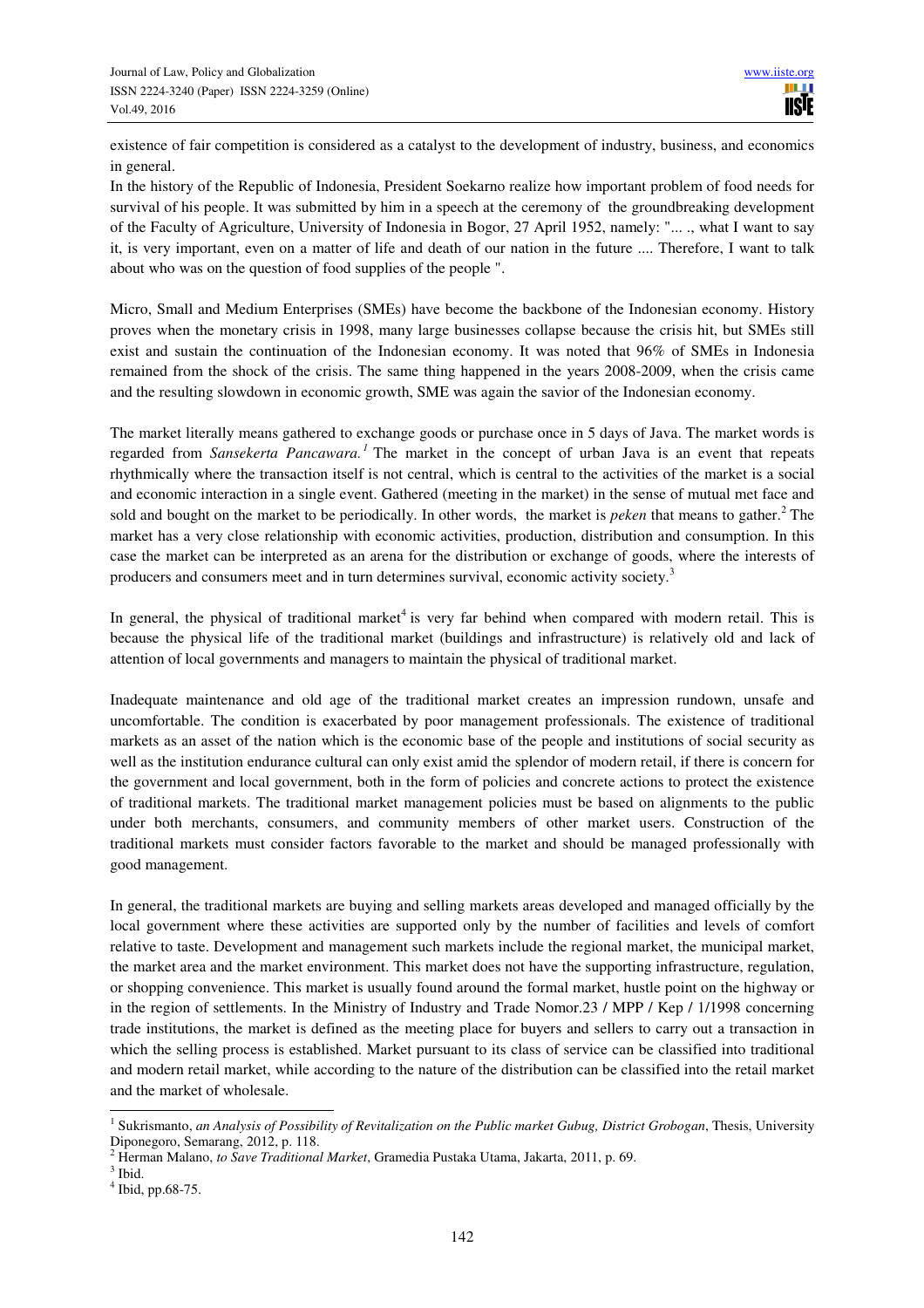The traditional market is defined as a market that is built by the government, private sector, cooperatives or NGOs to places of business as shops, stalls, and tents owned / managed by small traders and middle or cooperatives with small-scale businesses and small capital by buying and selling process through bargaining. In the Ministry of Industry and Trade Nomor.23 / MPP / Kep / 1/1998 on Institutions of Trade Ministry of Cooperatives,Small and Medium Enterprises, it defines the traditional market as a market that is relatively simple shape of the building, with an atmosphere that is relatively less fun (space where small businesses, parking facilities were inadequate, lacking maintain the cleanliness of the market, and the lighting is not good).

Some factors cause the traditional market still interesting is the character / consumer culture. Although information about modern lifestyles easily obtained, but it seems people still have a culture to keep visiting and shopping at the traditional markets. There is a very fundamental difference between the traditional and modern retail. The difference is in the traditional market is still a process of offering over the price, whereas in the modern retail, prices will surely be marked with a price tag. In the process of bargaining intertwined personal and emotional closeness between the seller and the buyer that may not be obtained when shopping in the modern.<sup>1</sup>

Based on management pattern is used, the market can be divided into 2 (two) major groups, namely:<sup>2</sup>

- 1) The Traditional Market. It is a market that still use management pattern is very simple with the characteristics of each trader has one type of business. It is also the interaction between the seller and the buyer (a bargain price); and the placement of goods align less neat, comfort and security less attention,
- 2) The Modern Retail. It is a market that is already wearing patterns of modern management with the characteristics of the type of merchandise carried by the trader, the price fixed, the layout of merchandise organized and tidy, comfort and security has become main priority.

The proliferation of the modern retail is feared to undermine the existence of the traditional markets, which affect the elimination of tens of thousands, even hundreds of thousands of small traders. Theoretically, the proliferation of luxury shopping centers are already predicted to be marginalized even shut down the traditional markets in which inhabited by many small economic enterprises of the economically weak. It has become a reality that is happening everywhere. The survey conducted AC. Nielsen showed that the number of traditional markets in Indonesia reached 1.7 million units or 73 percent of the existing market.<sup>3</sup> However, the rate of growth in modern markets is much higher than the traditional markets (official site ofDPW-Jakarta, 2005). If observed, among the markets there have specifications similar merchandise to markets conditions of the traditional markets worsen. The modern markets have largely replaced the role of the traditional markets as a provider of public needs of the city.<sup>4</sup> This fact can be in Jakarta through The Law No. 2 of 2002 on private sector marketing in the Special Province of Jakarta. In this Law is also regulated area and distance of market venue to establish activities of the environmental market (the traditional market).<sup>5</sup> Article 10 (2) sattes that in the conduct of business private market, the distance of infrastructure / place of business must meet the following requirements: 1). 100 m2 - 200 m2, distance with the market environment 0,5 km; 2). 200 m2 - 1000 m2, with a distance of 1 km with the market environment; 3). 1000 m2 - 2000 m2, with a distance of 1.5km with the market environment; 4). 2000 m2 - 4000 m2, with a distance of 2 km with the market environment; and 5). 4000 m2 or more, the distance to the neighborhood market 2.5 km.

Regarding the location, there are several of the modern retail alongside one another. It is even side by side with

 $\overline{a}$ 

<sup>1</sup> Sukrismanto, op.cit., p.19.

 $^2$  Ibid.p.30.

Anonym, *the Existenceof the Traditional market: its Networking in Semarang City*, 2011, p. 2.

<sup>&</sup>lt;sup>4</sup> Booming of the modern market has seperated all around in Indonesia such as in Yogyakarta and Central of Java. See Anonyim, ibid. p. 4.<br><sup>5</sup> Dedie S. Martadisastra, *the Role Competition of the Modern Retail and its impacts to the Small Traders, Journal of* 

**Persaingan Usaha**, ed.4., 2010, pp.69-70.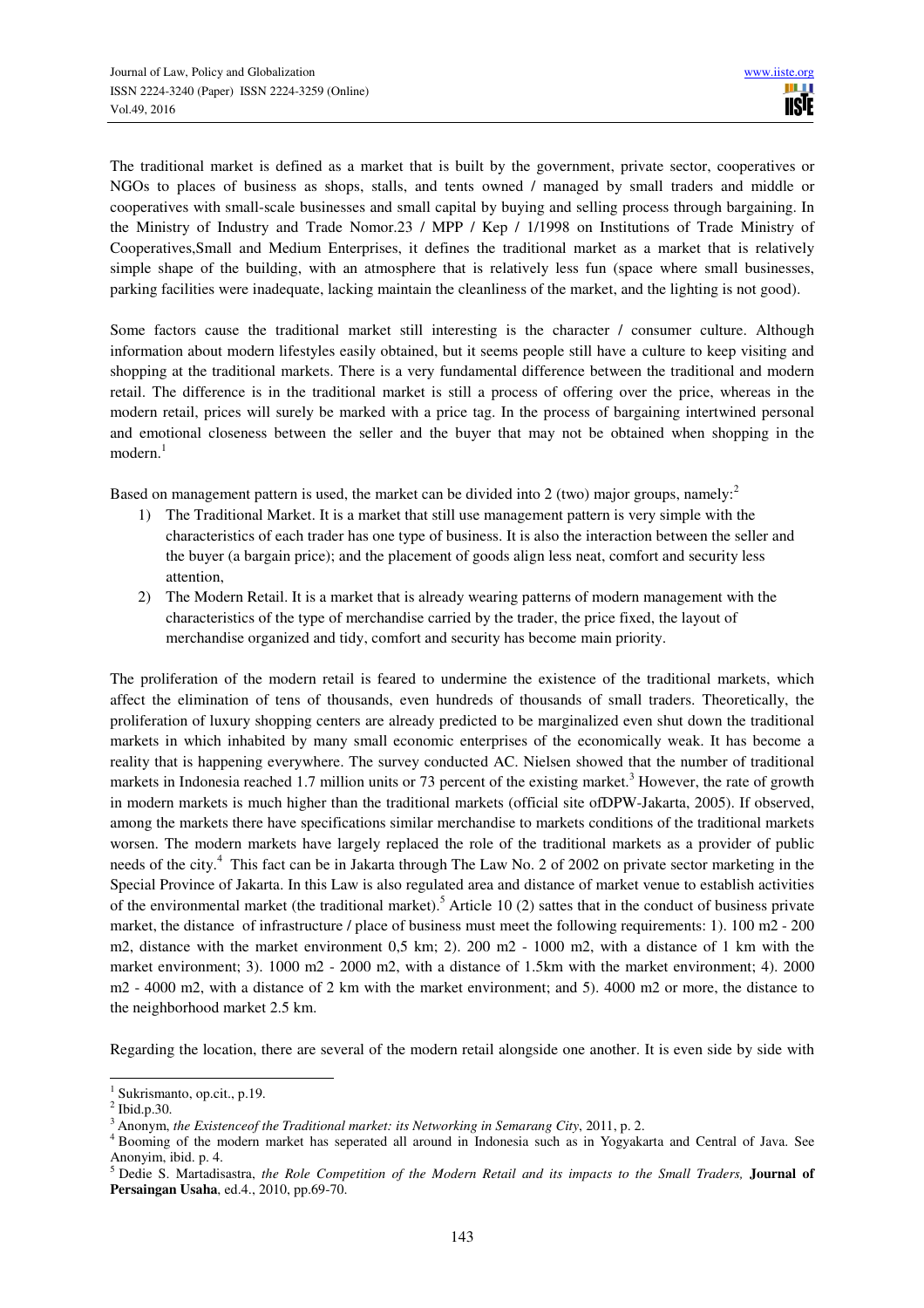the the traditional shop or stall. It is because alongside between them, they will compete to attract customers psychologically whether in the form of price competition, quality or service competition. Rivalries are automatically spawned unfair competition and which is strongly felt due to the competition it is a store / traditional stalls. The phenomenon creates jealousy among the people so that many public rejection of the existence of the modern retails. The rejection of it is referred to some evidence that the traditional markets located close to the supermarket affected worse than being away from the supermarket.

The important thing to do to ensure the existence of the traditional market is to improve the infrastructure of the traditional markets. The general impact on employers' traditional markets are negative and often follow the same pattern. Employers of the traditional markets first forced to close his business are usually those sell general goods, processed foods, dairy products, shops selling fresh produce, and wet markets . The traditional market itself which is usually still survive to trade are those who sell the type of product or those who sell in locations where the supermarket is officially not allowed to enter.<sup>1</sup>

Adam Smith argued that mechanisms for the market because of competition and the decentralization of power led to the birth of creativity, innovation and investment that will be able to the public welfare.<sup>2</sup> The essence of the market economy is the decentralization of the decision, relating to the "what", "how much" and "how" of production. It means that the individual should be given a certain latitude for decision-making. The market mechanisms can only be developed within a decentralized decision-making structure. It means that there are individuals independent in moderation which provides supply and demand in a market. It is because the market mechanism requires the reaction of market participants that cannot be predicted.<sup>3</sup> The market mechanism that is walking through of free market capitalism would ultimately create prosperity.

In the Preamble of UUD NRI 1945, it calls ... *for social justice as the foundation of the State*.. It gives meaning that the founders of Indonesia really wants that Indonesia is built by considering to social justice. The meaning of justice in the preamble of UUD NRI 1945 is basically the same as the meaning contained in the sense of justice as described in the previous section. However, there is emphasis on fundamental fairness of justice in the preamble of UUD NRI 1945 is that justice be realized in Indonesia basically is social justice for all people. In essence that anything done by all components of the Indonesian nation, both the government and the people must be something that can create social justice. The social justice to be realized must really be felt by all the people of Indonesia.

In the development of philosophy of law and legal theory, both of them are not be separated from the concept of justice. The concept of justice is not a monopoly of one expert only. Many experts from various science background provide answers to what justice. The principle of social justice in the context of the theory of justice that has been exposed to basically makes included in the social justice theory, as stated by Aristoteles, Aquinas, Wolff, Adam Smith, de Tourtoulon, Rawls, Miller, Hampshire, and Krizt. Those expert's thought turn out various views of the social justice.

According to the Theory of Justice of John Rawls, $<sup>4</sup>$  there are some principles in the theory, as followings:</sup>

1) The equal liberty of principle. Article 33 (1) of the 1945 Constitution insisted that the economy is structured as a joint venture based on familyness principles. Second point of Pancasila - called Humanitarian fair and civilized, it is not familiar with extortion or exploitation. It means that to obtain

 $\overline{a}$ 1 Daniel Suryadarma, et.al., *Impact of Supermarket toMarket and Traditional Retail Seller in Some Indonesian Cities*, Research Center of SMERU, 2007.

<sup>2</sup> Emmy Yuhassarie, et.al., *Proceeding of the Law No. 5 of 1999 and KPPU*, Colloboration between Supreme Court and Pusat Pengkajian Hukum, Jakarta, 2004, p. 15.

<sup>3</sup> Hansen Knud, et.al., op.cit. p. 6.

<sup>4 4</sup> John Rawls,*Theory of Justice*, in Fahri Hamzah, *State, State-Owned Enterprises, Public Welfare,* Yayasan Faham Indonesia, Jakarta, 2007, p.18. see also Pandji Anoraga, *Private-Owned Enterprises, Cooperation, The Three Economic Actors*, PT. Dunia Pustaka Jaya, Jakarta, 1995, p.90.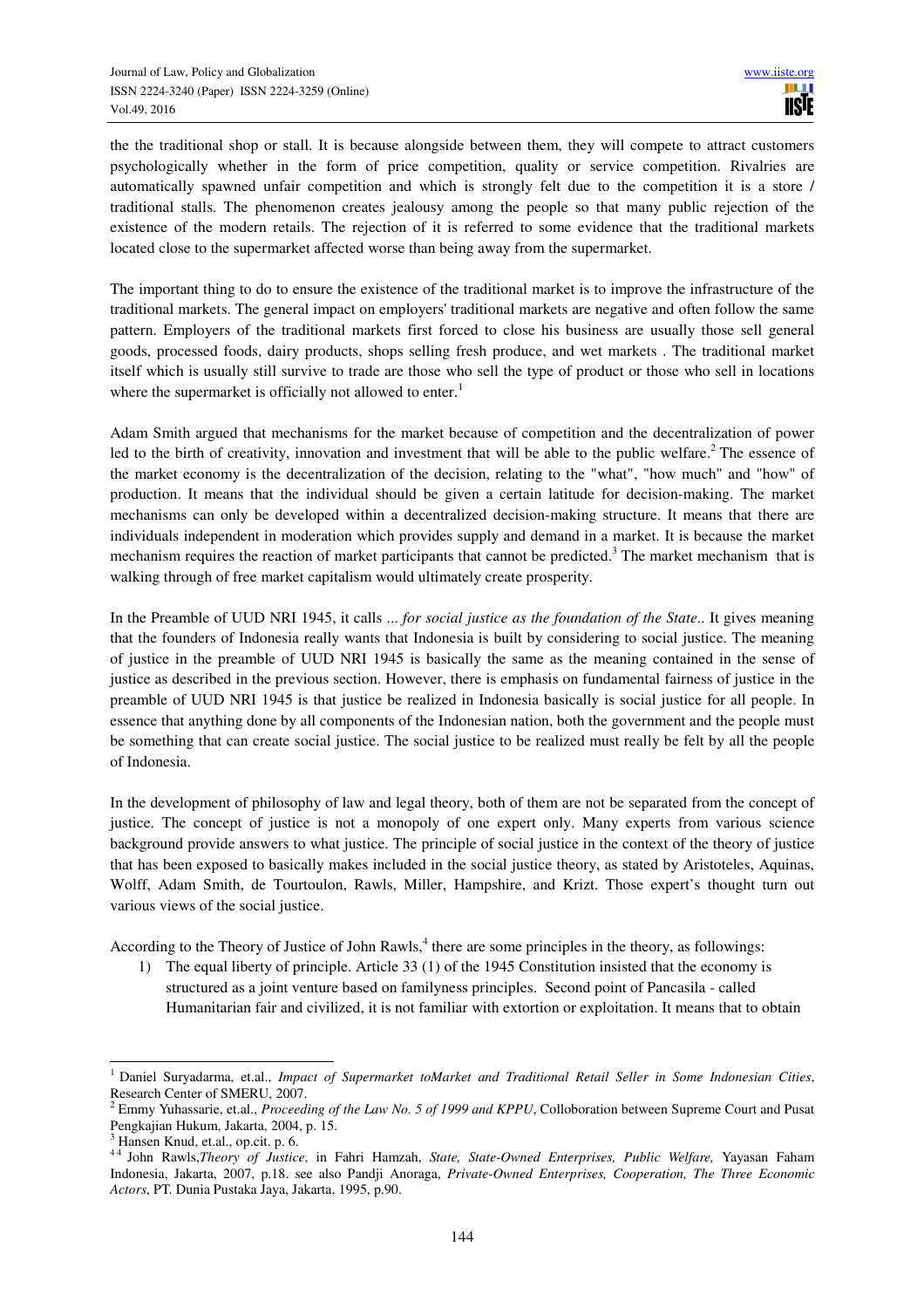the same freedom on market access for traditional traders and SMEs as well as market access for retail traders and modern market.

- 2) The differences principle. State needs to create a conducive climate for business and for people who are not able to be empowered. For people that cannot be helpless such as sick and disabled, they should give social security (Article 34 of the 1945 Constitution). It can be seen in third point of Pancasila.
- 3) The equal opportunity principle. Article 27 paragraph (2) which provides: "Every citizen is entitled to work and a decent living for humanity". The state also has an obligation to properous people, so that the economy should be welfare of all the people, while the poor and displaced children also need to be maintained by the state.

A cartel generally has several characteristics, as follows:

- 1. There is a conspiracy among several businesses.
- 2. It is involving senior executives of the companies. It is usually the senior executives who attend meetings and make decisions.
- 3. It is usually using the association to cover their activities.
- 4. It is deciding price fixing or price setting pricing in order to be effective. It is then followed by the allocation of customers or territorial division or allocation of production. The cartel usually will set production cuts.
- 5. The existence of threats or sanctions for members who violate the agreement. If there are no sanctions for violators, the cartel is vulnerable to fraud to obtain greater profits than other cartel members.
- 6. The existence of the distribution of information to all members of the cartel. Even if it is possible to be organized using data audit report production and sales in a particular period. Auditor will make a report production and sales of each member of the cartel and then share the results of the audit to all members of the cartel.
- 7. The existence of a compensation mechanism cartel member whose production is greater than or exceeding their production quotas against small or they are asked to cease its activities. This compensation system will certainly succeed if businesses will benefit more than they do the competition. This would make compliance with the decisions taken members of the cartel to be more secure.

According to Sri Winarni,<sup>1</sup> In general, small businesses have the feature, as follows: (1) the form of individual business and has not incorporated the company; (2) Aspects of the legality of a weak effort; (3) The organizational structure is simple with a division of labor that is not standard; ( 4) Mostly do not have the financial statements and no separation between his personal wealth with the wealth of the company; (5) Quality management are low and rarely have a business plan; (6) the main sources of venture capital is private capital; (7) Human Resources (HR) limited; and (8) the owners have a strong bond with the company, so that all the company's obligation is also the duty of the owner.

Competition between the traditional and the modern retail market is the most inviting attention because it puts one party linked (the traditional retail) in a weak position. Making it imperative for all stakeholders (retailers, associations, government, business experts retail) play an active role together to resolve access problems mentioned above.The most strategy likely used to the traditional market in the face of competition of modern retail is how the traditional market forge synergies with the modern retail. They are not instead of against each other to attack each other. It is due to differences in characteristics between the traditional and the modern retail inversely, thus further weakening the position of the traditional market.

Strategies that can be done by the traditional markets, among others:

1) Collaboration between the traditional and the modern retail in market access and also supplier collaboration in the supply of merchandise;

 1 Sri Winarni, *Strategy to Develop Small Trade Through Improving Accessibility of Banking Credit*, Infokop No. 29 year XXII, 2006.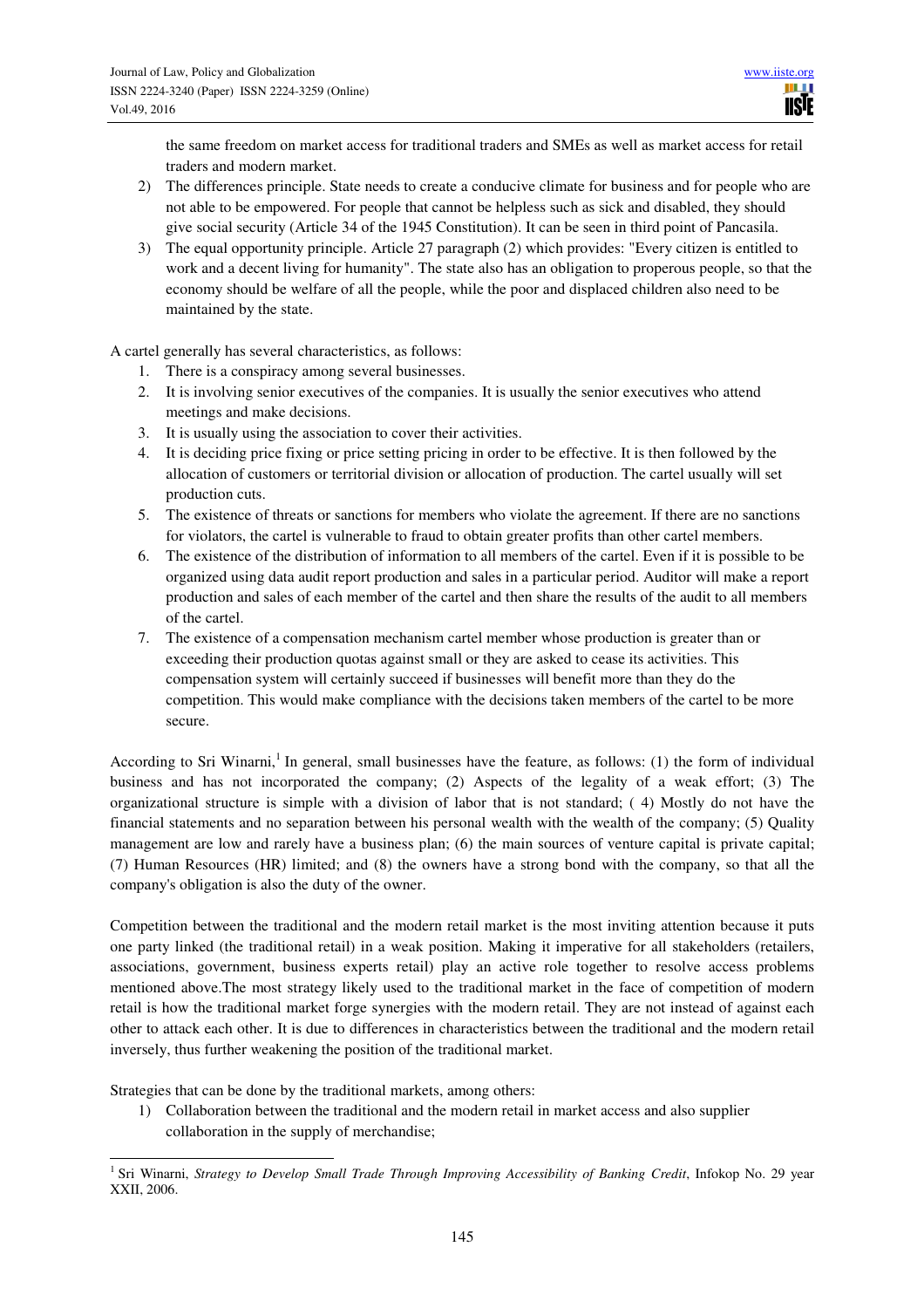- 2) Service Improvement;
- 3) Facilitate access to loan capital for the traditional market players to the expansion of the business;
- 4) The government should pay more attention to the development of the traditional markets (in terms of selling place and permitting the entry of modern retail);
- 5) Improvement infrastructure that includes the assurance of cleanliness, hygiene, and convenience market environment; and
- 6) The Government Decree related to the distance between the traditional with the modern retail, zoning / neighborhood to prevent unbalanced competition.

Some attributes that need to be considered for the traditional markets to survive with the emergence of the modern retail, among others:

- 1) The price and accurately size;
- 2) Hospitality services;
- 3) The location and ambiance outlet (safety, comfort, and cleanliness);
- 4) Some other attributes;
- 5) The speed of the waiter, the amount of product available, product diversity, diversity of brands, and promotions (gifts and discount prices); and
- 6) Spacious outlet, opening hours, parking and security can also affect consumer preference on the existence of the traditional markets and the modern retail.

There are some aspects that must be considered also in bridging the traditional and the modern retails, as follows:

1. Economic Aspects

In order to overcome the competition that is not balanced with the modern retail, the measures deemed necessary to address the economic aspects of the problem and develop a small retail specialty in the traditional markets, among others:

- 1) Cultivating cooperation in the form of joint venture / cooperative to face difficulties procurement of materials or goods being traded, including the development of institutions "Trading House" which serves to provide the raw materials and goods traded by small retail traders, as once practiced by the state trade.
- 2) In order for retail development program in Indonesia runs a comprehensive manner, the financing program needs to reformulate both concerning the restoration and development aid and funding the traditional market either development of venture retailers in the traditional market through markets and shops.
- 3) Facing of the traditional markets need to be addressed. Itis completing the physical build of the market by providing complete public facilities, social facilities, and market information.
- 2. Institutional
	- 1) Institutional patrons markets include government and private institutions / associations need to be rebuilt to form a Committee of Retail Trade Indonesia with the leading sector is the Ministry of Commerce, which serves to formulate general policies and operational policies structuring and development of modern market, shop modern and the traditional market.
	- 2) Institutional Cooperative Market in the form of institutional market is one of stands out in the neighborhood merchants in the traditional markets whose activities ae more in the effort to raise the institution itself. For the reason, we need to enhance its role as a supplier for the need of traders in the traditional markets. The role as a business is to further streamline the business of small traders and the role of associations, which becomes a node amplifier existence of the traders that should be done simultaneously. In this both external roles, the problems faced by the traditional market traders can try to overcome together.
- 3. Government Policy

Understanding public policy of the published literature can be revealed that public policy in the International literature called public policy, which is a set of rules that must be adhered life together and are binding all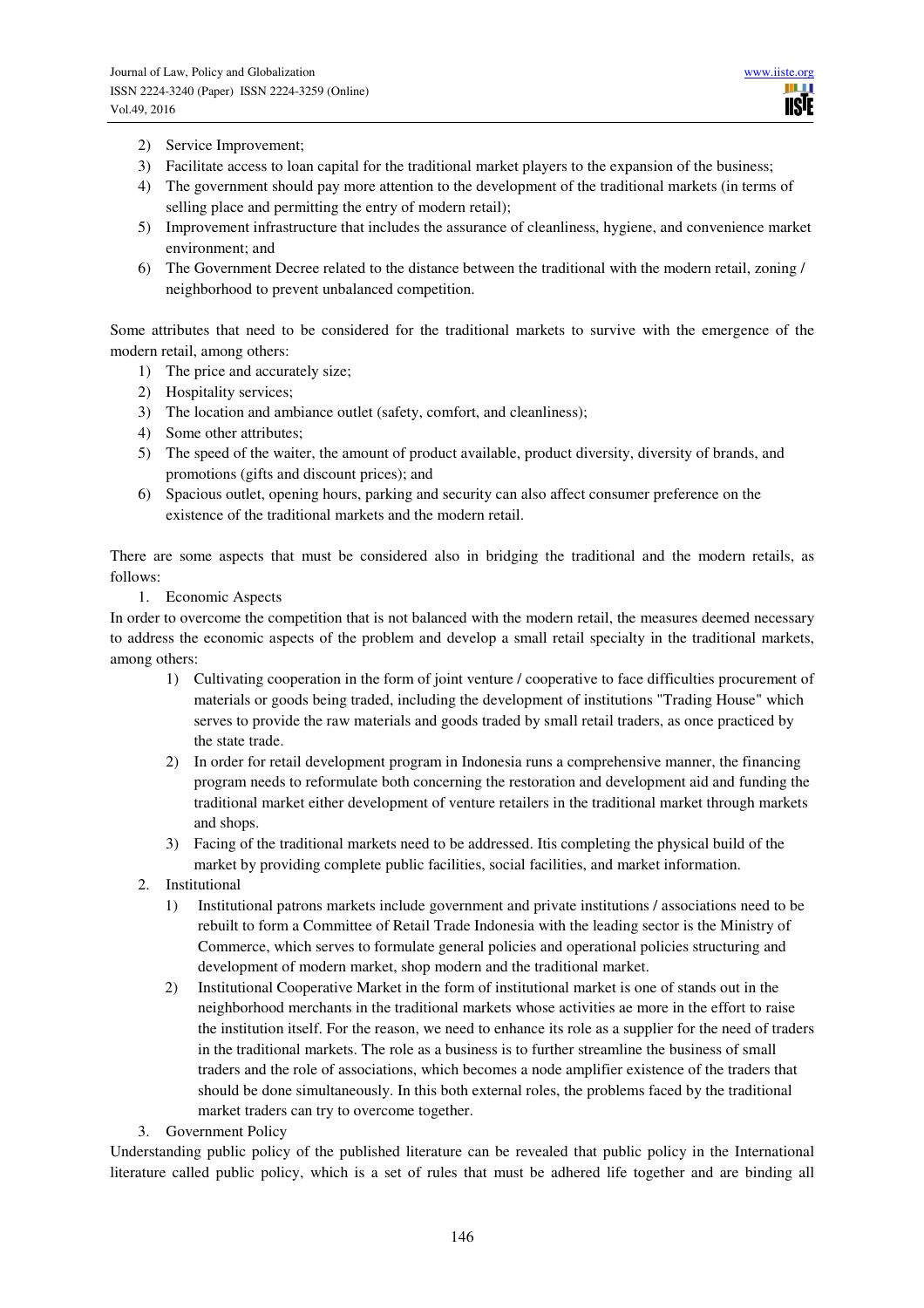citizens. Each violation will be sanctioned in accordance with the weight of the offense committed and the sanctions imposed by the public in front of the institution, has the task of imposing sanctions.<sup>1</sup>

Rule or regulation is simply we understand as public policy. It can be interpreted as the law. It is not only the law but we must understand it fully and correctly. When an issue of common interest is deemed necessary to set the formulation of the issue into public policy, it must be done, prepared, and agreed upon by the competent authorities. If the public policies are set to become a public policy; the question then does it become law? Would become a government decree? If the answer is so, the public policy becomes a law and must be obeyed. Meanwhile public policy experts define that public policy is anything done or not done by the government, why a policy should be conducted and whether the benefit to the common life must be considered holistic that the policy contains a great benefit for its citizens and have little impact and should not to cause adverse issues.

Nevertheless, there must be someone who will be advantaged or disadvantaged in the context of applying the public policy. In this situation, the government must be wise in setting the policy.<sup>2</sup> Article 15 (1) the Presidential Decree Number 112 of 2007 concerning the Arrangement and Development of the Traditional Markets, Shopping Centers and Modern Shops states that "*both the governments and the local government individually or jointly in accordance with their respective duties to provide guidance and supervision of the traditionalmarkets, modern shopping malls, and shops*". Article 15 (2) further states that "*in order to develop the traditional markets, the Local Government: a) Seeks alternative sources of funding for the empowerment of the traditional markets in accordance with the legislation in force; b) Improves the competence of the traditional market traders and managers; c) Prioritizes opportunities to obtain a place of business for traditional market traders who have been there before the renovation or relocation of traditional markets; and d) Evaluates the traditional market management*."

According to the Theory of Efficiency Economic Analysis of Richard A. Posner,<sup>3</sup> he explains that the welfare or prosperity can be maximized by the institution that manages natural resources starting from the production process, distribution, up to the use of the products. However, it must be stated an eligible in the area of:

- 1) Precautionary (Prudence);
- 2) Decency or Wisdom; and
- 3) Efficiency.

All three of these requirements means that the planning for the transfer of the utilization of energy sources in the future does not have an effect whether its economic, technical, and ecological. According to Richard Posner, an economic approach in law is needed to analyze the application of the principle of legal certainty through theory of economics analysis of law,<sup>4</sup> which then by Steven Shavell be used as an application of the law of contract.<sup>5</sup>

Indonesian national law also gives the company the transnational status as a subject of national law with put it as one legal entity. This can be seen in the provisions of Article 5 of the Law No. 25 of 2007 on Investment, which is set as follows:<sup>6</sup>

- 1) Domestic investment can be done in the form of business entity as a legal entity, not a legal entity, or individual in accordance with the provisions of the legislation.
- 2) Foreign investment shall be in the form of a limited liability company under the laws of Indonesia and domiciled in the territory of the Republic of Indonesia, unless otherwise stipulated by law.

 $\overline{a}$ 

<sup>&</sup>lt;sup>1</sup> Riant D. Nugroho, *Public Policy: Formulation, Implementation, and Evaluation*, Elex Media Komputindo, Jakarta, 2004, pp.1-7.<br><sup>2</sup> Thom:

Thomas R. Dye, *Understanding Public Policy*, Prentice Hall, New Jersey, 1995, pp.2-5.

<sup>3</sup> Richard A. Posner and Kenneth E. Scott, *Economic of Corporation Law and Securities Regulation*, 5th ed. Little Brown & Company, Boston & Toronto, 1980, p.3

<sup>4</sup> Ibid.

<sup>5</sup> Steven Shavell, *Economic Analysisof Contract Law*, National Bureau of Economic Reserach, Cambridge, 2003.

<sup>6</sup> Juajir Sumardi, *The Law of Trans-National Companies and Franchise,* Arus Timur, Refleksi, 2009, p.15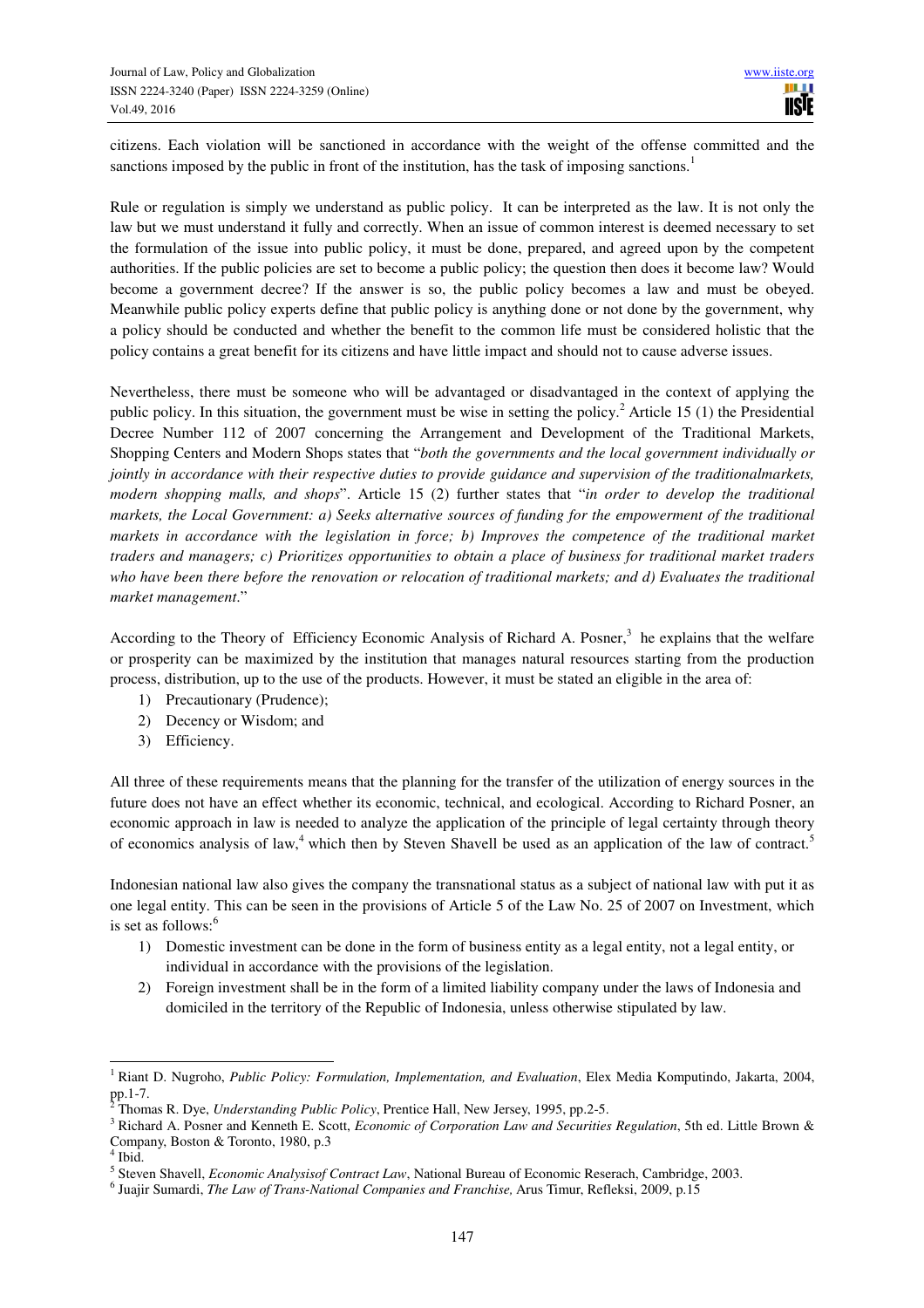3) Investors in a foreign country and making an investment in the form of limited liability is done by: a) take shares when the establishment of a limited liability company;

b) buy the stock; and perform other means in accordance with the provisions of the legislation.

## **3. Conclusion**

In connection with the issue of the traditional market challenge, it can be said that there are several obstacles and challenges commonly encountered in the effort to organize and develop the traditional market management in the competition against the crush of retail trade, as follows:

- 1. People's Welfare. Economic activity is devoted to the welfare of the people as a whole. All factors related to activity, the economy should be held including the involvement of the government that should regulate, supervise, and facilitate. Regulation and supervision should be made as the guarantors of certainty in the form of law.So that the implementation of businesses in the market in order to drumeconomy run well in a healthy competition that would lead to the welfare of society.
- 2. Transparency of competition. The regulatory, supervisory and control economic activity will be fair and has legal certainty. It also can lead to the creation of conditions of fair competition in which the businesses will be more focus on developing its business with better and more open.
- 3. Social responsibility. All parties involved in the practice of market economy. In the Law on Monopoly and Unfair Competition directed to have a high social responsibility to the community. Businesses are not just looking for a profit, but rather grow and develop systems the macro economy by involving the community, government and business actors themselves.

### **References**

Ahmadi Miru and Yodo Sutarman, *Consumer Protection Law*, 2nd ed., PT. Raja Grafindo Persda, Jakarta, 2004. Ahmad Yani and Gunawan Widjaja, *Serial of Anti Monopoly Business Law*, Rajawali Pers, Jakarta, 1999. Anonym, *the Existenceof the Traditional market: its Networking in Semarang City*, 2011.

Daniel Suryadarma, et.al., *Impact of Supermarket toMarket and Traditional Retail Seller in Some Indonesian Cities*, Research Center of SMERU, 2007.

Dedie S. Martadisastra, *the Role Competition of the Modern Retail and its impacts to the Small Traders,* Journal of Persaingan Usaha, ed.4., 2010.

Djokosutono, *Constitutional Law*, Ghalia Indonesia, Jakarta, 1959.

Edi Suharto, *Development the Community, Empowerment the People: Strategic Analysis of Development of Social Welfare and Social Working*, Refika Aditama, Bandung, 2005.

\_\_\_\_\_\_\_\_\_\_\_\_, *Theory of Feminist and Social Work*, Paper on Workshop on Feminist and Social Work, Pusat Studi Wanita – State Islam University Sunan Kalijaga, Yogyakarta, 13 April 2006.

\_\_\_\_\_\_\_\_\_\_\_\_, *Development, Social Policy and Social Working: Thought Spectrum*, LSP Press, Bandung, 1997.

\_\_\_\_\_\_\_\_\_\_\_, *Map and Dynamic of Welfare State inSome Countries: What Lessons can be studied to Develop Indonesia?*, Paper, Rediscussion Relevancy Welfare State and Decentralization-Autonomy in Indonesia, Yniversity of Gadjah Mada, Yogyakarta, 25 July 2006.

Emmy Yuhassarie, et.al., *Proceeding of the Law No. 5 of 1999 and KPPU*, Colloboration between Supreme Court and Pusat Pengkajian Hukum, Jakarta, 2004.

GC van Kooten and Bulte EH., *the Economics of Nature*, Blackwell Publisher*,* Malden.

Hansen Knud, et.al., *The Anti Monopoly Act*, 2nd ed., collaboration GTZ and Katalis Mitra Plaosan, Jakarta, 2002.

Herman Malano, *to Save Traditional Market*, Gramedia Pustaka Utama, Jakarta, 2011.

James Midgley, et.al., *Introduction: Social Policy and Social Welfare*, in James Midgley, et.al., *The handbook of Social Policy*, Sage, London, 2000.

\_\_\_\_\_\_\_\_\_\_\_, *Introduction: Social Welfare*, Prentice Hall, New Jersey, 2000.

Jeremy Betham, *An Introduction to theMorals and Legislation*, Batoche Book, Kitchener, 2000.

John Rawls,*Theory of Justice*, in Fahri Hamzah, *State, State-Owned Enterprises, Public Welfare,* Yayasan Faham Indonesia, Jakarta, 2007, p.18. M. Abdul Rosyid, *Overview of Islamic Economy Towards Pareto Analysis*, http://al-zakaa.blogspot.com, accessed 1 March 2014.

Juajir Sumardi, *The Law of Trans-National Companies and Franchise,* Arus Timur, Refleksi, 2009.

Michael P. Tadaro and Stephen C. Smith, *Development of Economy*, Erlangga, Jakarta, 2006.

Neil Thompson, *Understanding Social Work: Preparing for Practice*, Palgrave, New York, 2005.

Paul Spicker, *Social Policy,: Themes and Approaches*, Prentice Hall, London, 1995.

\_\_\_\_\_\_\_\_\_\_\_, *Poverty and the Welfare State:Dispelling the Myths,* Catalyst, London, 2002.